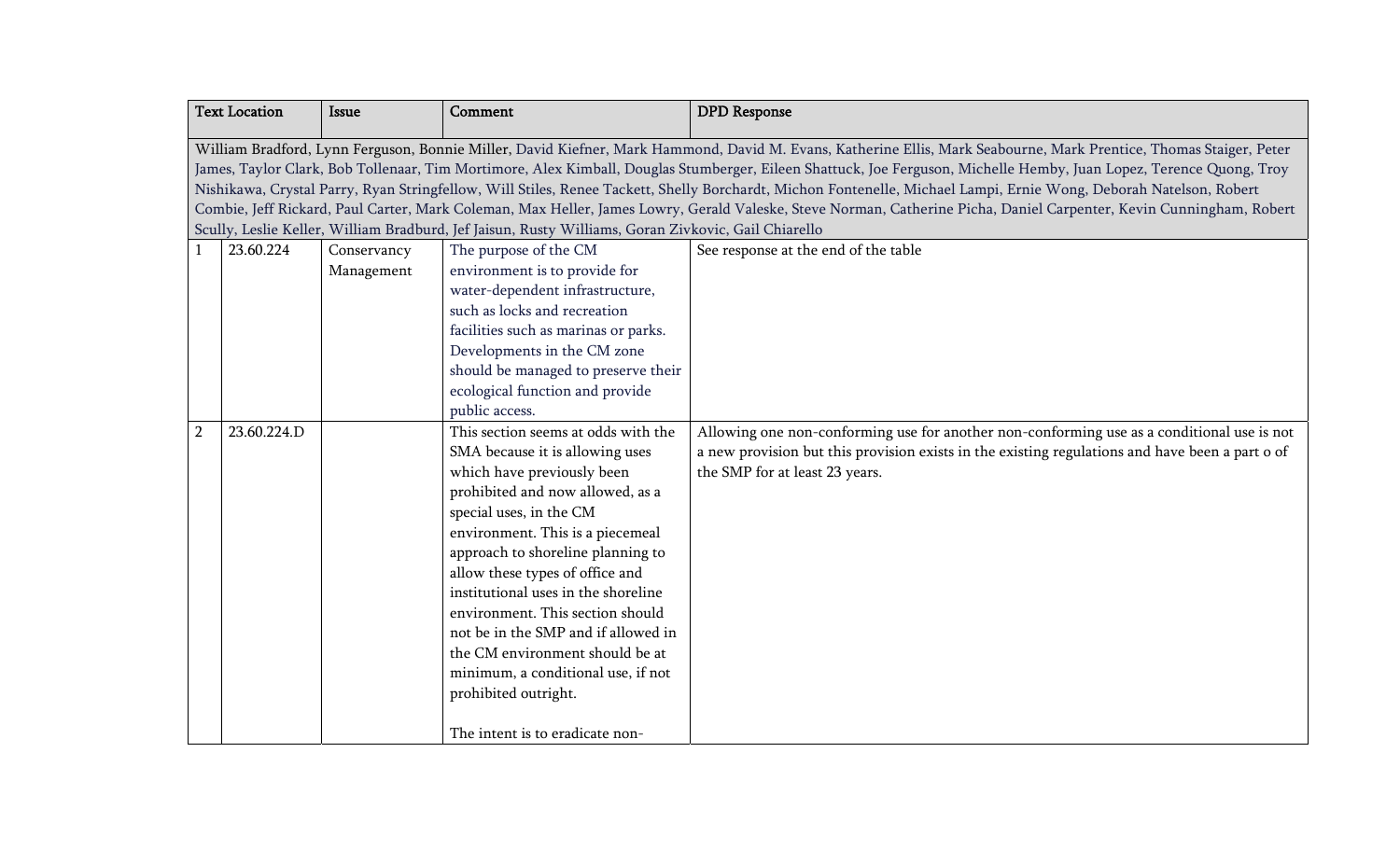| <b>Text Location</b> |  | Issue | Comment                                                    | <b>DPD</b> Response                                                                       |
|----------------------|--|-------|------------------------------------------------------------|-------------------------------------------------------------------------------------------|
|                      |  |       | conforming uses in the SMA but<br>this section seems to be |                                                                                           |
|                      |  |       | swapping one nonconforming use                             |                                                                                           |
|                      |  |       | for another when the State of                              |                                                                                           |
|                      |  |       | Washington has long adhered                                |                                                                                           |
|                      |  |       | to a policy of phasing out                                 |                                                                                           |
|                      |  |       | nonconforming uses.                                        |                                                                                           |
|                      |  |       | It is unclear how non-water-related                        |                                                                                           |
|                      |  |       | activities somehow seem to be a                            |                                                                                           |
|                      |  |       | majority of institutional                                  |                                                                                           |
|                      |  |       | uses that are allowed in the CM                            |                                                                                           |
|                      |  |       | environment. The intent of the                             |                                                                                           |
|                      |  |       | SMA is to allow access to the                              |                                                                                           |
|                      |  |       | shoreline and increase recreational                        |                                                                                           |
|                      |  |       | opportunities in the shoreline area.                       |                                                                                           |
|                      |  |       | It is difficult to see how                                 |                                                                                           |
|                      |  |       | child care meets this criteria.                            |                                                                                           |
| 3                    |  |       | It is interesting to note that historic                    | Historic ships are in the water and uses proposed on vessels in the water deserve and are |
|                      |  |       | ships are considered a conditional                         | required to have a higher level of review/protection than activities on dry land.         |
|                      |  |       | use while historic buildings are a                         |                                                                                           |
|                      |  |       | special use. Why is there a                                |                                                                                           |
|                      |  |       | differentiation?                                           |                                                                                           |
| 4                    |  |       | This section has been specifically                         | See response at the end of the table                                                      |
|                      |  |       | written into the SMP for a Building                        |                                                                                           |
|                      |  |       | 11 at Magnuson Park and this                               |                                                                                           |
|                      |  |       | approach to planning and                                   |                                                                                           |
|                      |  |       | development is contrary to what a                          |                                                                                           |
|                      |  |       | reasonable person would consider                           |                                                                                           |
|                      |  |       | fair and equitable. It is highly                           |                                                                                           |
|                      |  |       | preemptive to have a section in the                        |                                                                                           |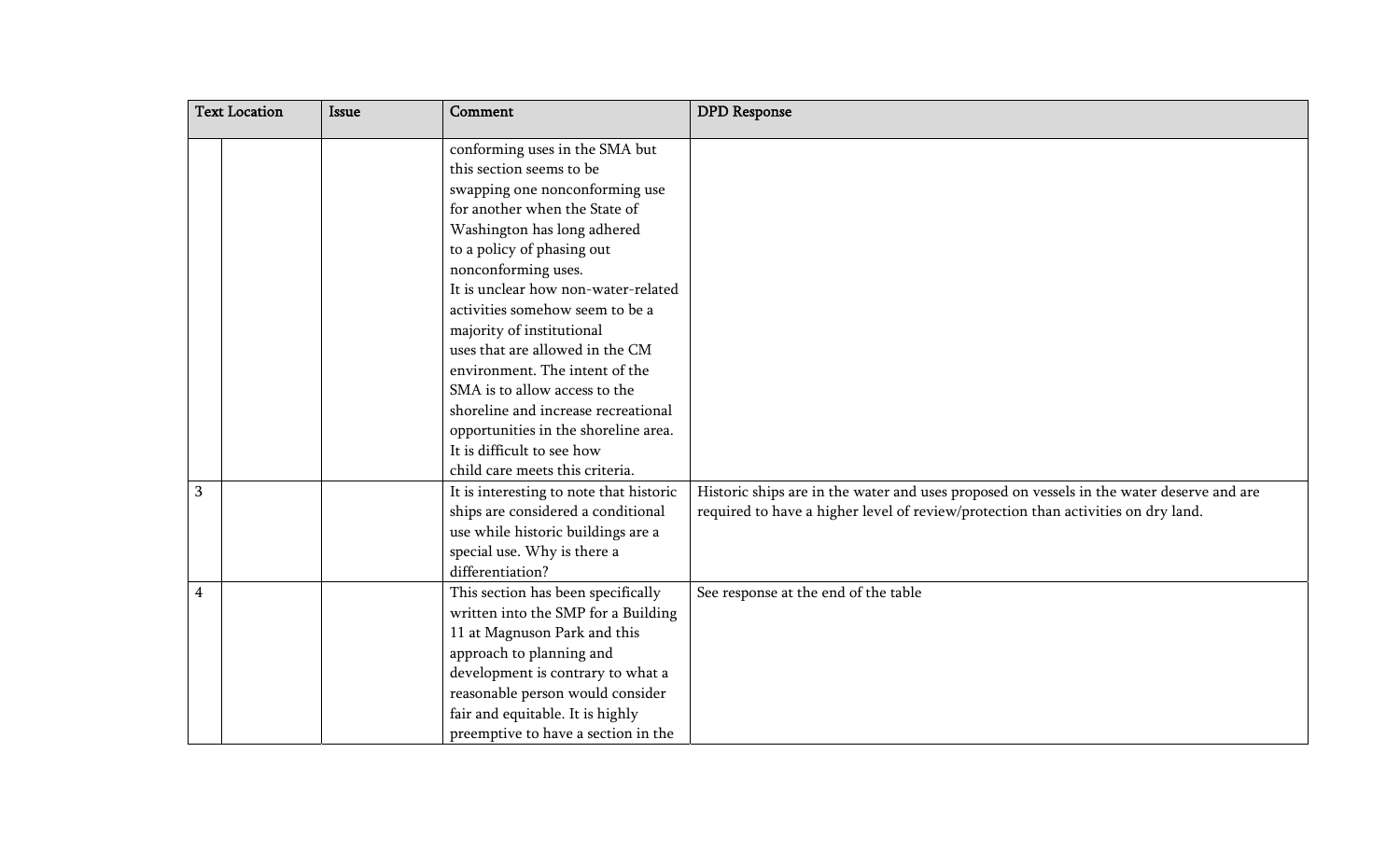| <b>Text Location</b> |  | Issue | Comment                                 | <b>DPD</b> Response                  |
|----------------------|--|-------|-----------------------------------------|--------------------------------------|
|                      |  |       | SMP for a situation that currently      |                                      |
|                      |  |       | does not exist. If for that reason      |                                      |
|                      |  |       | alone this section should be            |                                      |
|                      |  |       | revoked.                                |                                      |
|                      |  |       | Request that the City of Seattle        |                                      |
|                      |  |       | Department of Planning and              |                                      |
|                      |  |       | Development remove section              |                                      |
|                      |  |       | 23.60.224.D from the Draft              |                                      |
|                      |  |       | Shoreline Master Program and            |                                      |
|                      |  |       | revise the Conservancy                  |                                      |
|                      |  |       | Management environment                  |                                      |
|                      |  |       | requirement to better reflect the       |                                      |
|                      |  |       | intent of the SMA by reducing the       |                                      |
|                      |  |       | number of Special Uses that do not      |                                      |
|                      |  |       | offer broad "public" benefit or water   |                                      |
|                      |  |       | related or water dependent              |                                      |
|                      |  |       | activities in public shoreline          |                                      |
|                      |  |       | environments.                           |                                      |
| 4a                   |  |       | The intent of the SMA is to allow       | See response at the end of the table |
|                      |  |       | access to the shoreline and increase    |                                      |
|                      |  |       | recreational opportunities in           |                                      |
|                      |  |       | shoreline areas. It is difficult to see |                                      |
|                      |  |       | how the following uses, as listed in    |                                      |
|                      |  |       | Table A Section 23.60.224, meets        |                                      |
|                      |  |       | the criteria: Adult Care, Child Care,   |                                      |
|                      |  |       | Colleges, Family Support Centers,       |                                      |
|                      |  |       | Hospitals, Institutes for Advanced      |                                      |
|                      |  |       | Study, Libraries, Major Institutions,   |                                      |
|                      |  |       | Museums, Other Private Clubs,           |                                      |
|                      |  |       | Schools Elementary or Secondary,        |                                      |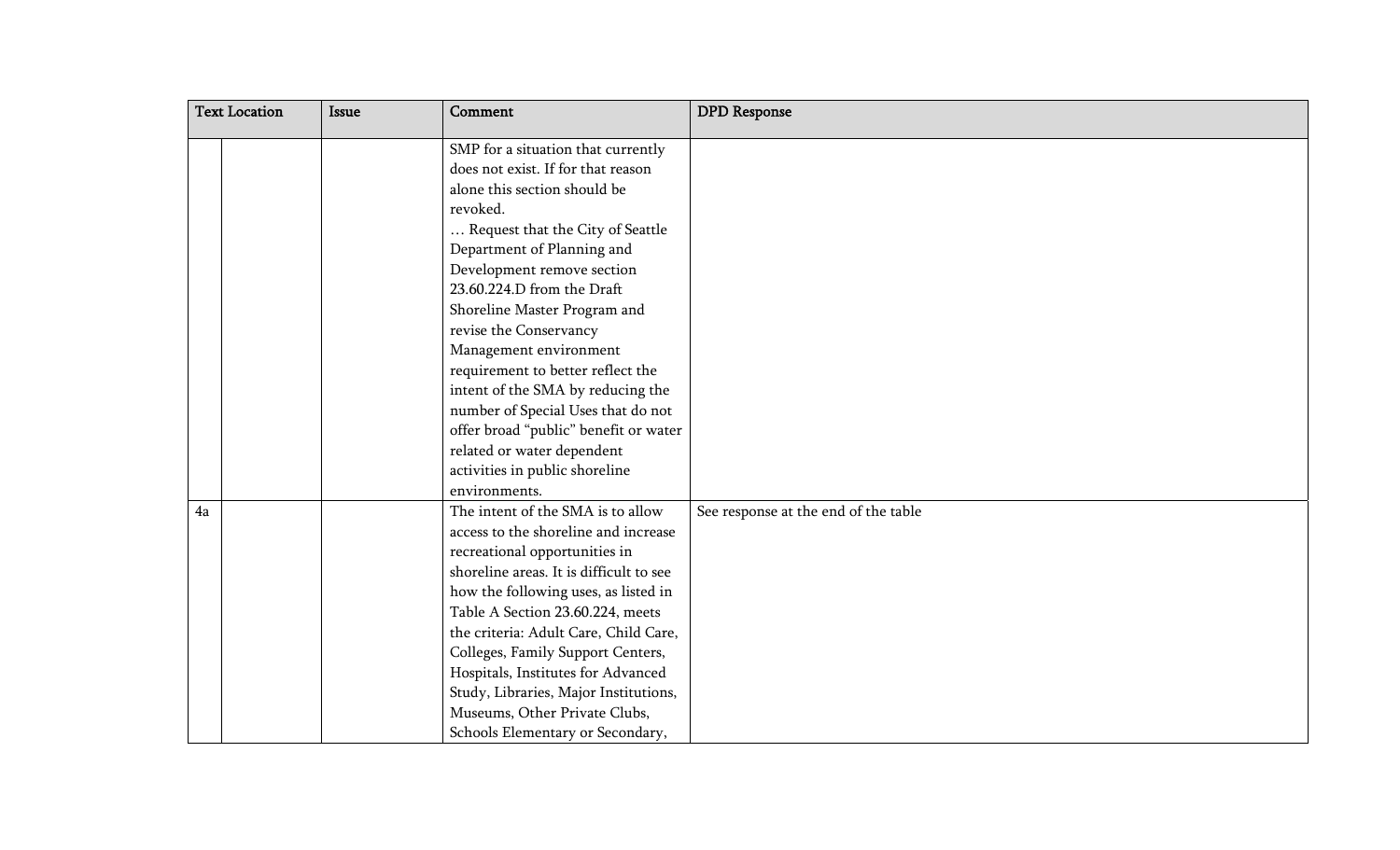| <b>Text Location</b> | Issue | Comment                               | <b>DPD</b> Response                  |
|----------------------|-------|---------------------------------------|--------------------------------------|
|                      |       | Religious Facilities, and Vocational  |                                      |
|                      |       | or Fine Arts Schools, as special uses |                                      |
|                      |       | within the Conservancy                |                                      |
|                      |       | Management environment. It is         |                                      |
|                      |       | unclear how these uses that are       |                                      |
|                      |       | non-recreational or water-related     |                                      |
|                      |       | would meet the intent of the          |                                      |
|                      |       | Shoreline Management Act as far as    |                                      |
|                      |       | protecting the shoreline for          |                                      |
|                      |       | recreational use or increasing public |                                      |
|                      |       | access.                               |                                      |
| 4 <sub>b</sub>       |       | We believe that the DPD has the       | See response at the end of the table |
|                      |       | responsibility for preserving the     |                                      |
|                      |       | public shoreline for the public good. |                                      |
|                      |       | Long term benefits should be          |                                      |
|                      |       | considered foremost in protecting     |                                      |
|                      |       | public resources, not short term      |                                      |
|                      |       | commercial interests. Increase        |                                      |
|                      |       | access and recreational               |                                      |
|                      |       | opportunities should be a             |                                      |
|                      |       | paramount consideration               |                                      |
|                      |       | when planning shoreline               |                                      |
|                      |       | developments as stated in RCW         |                                      |
|                      |       | 90.58.020. So therefore we ask that   |                                      |
|                      |       | section 23.60.224.D removed from,     |                                      |
|                      |       | and Table A in Section 23.60.224 be   |                                      |
|                      |       | updated, in the Draft Shoreline       |                                      |
|                      |       | Master Program.                       |                                      |
| $4\mathrm{c}$        |       | Stripping the Shoreline Master        | See response at the end of the table |
|                      |       | Program of protection for water-      |                                      |